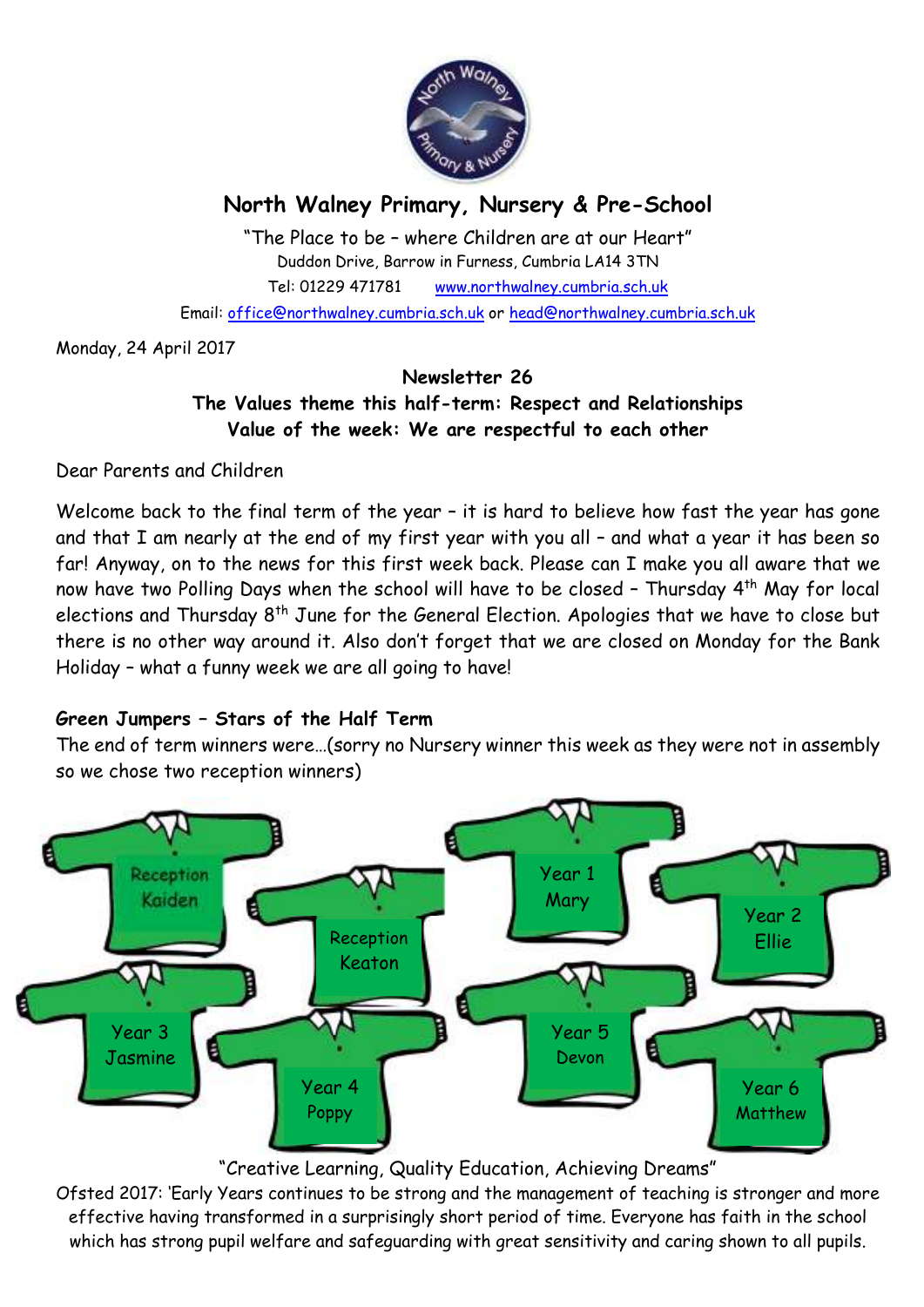

#### **Sponsor Money – coming in well so far!**

Thank you to everyone who has already sent their Sponsor money in from our walk/jog/run before Easter – it is really going to make such a difference in school. If there is any more money to come in yet, please could you get it in by the end of the week if possible. Many, many thanks.

#### **NSPCC Assembly – Tuesday 25th April**

Tomorrow we are delighted to have the NSPCC team coming into school to lead two assemblies for the children in the afternoon before working with our Year 5 and 6 children. Letters about the assembly came out just before the holidays.





# **Year 1 and 2 visit to the Dock Museum**

Year 1 and 2 are off to the Dock Museum on 3rd May for a dance workshop which sounds wonderful! Transport is being provided but the children must have their PE kits with them on that day! A letter with further details will be coming out this week.

### **Uphill battle with the School Budget**

Part of the reason that I was asked to take the school under my leadership was to try and work out a strategy for the school to rid itself of the debt it currently is in due to a range of factors. This is proving the biggest challenge so far but it sadly means that some things we have provided in school will soon be stopping, and I will also be having to look at the cost of other things the school provides so that everything we offer at least covers the cost of staffing. As a Headteacher I have never been in the business of making money, but we must at least cover staffing costs. Please bear with me as I make these adjustments and accept my sincere apologies that some things have had to be cancelled such as musical instrument lessons.





#### **Name the Lion Tickets**

Are still available – just pop and see Mrs Malone to get yours and you could win this amazing cuddly lion – he's fab!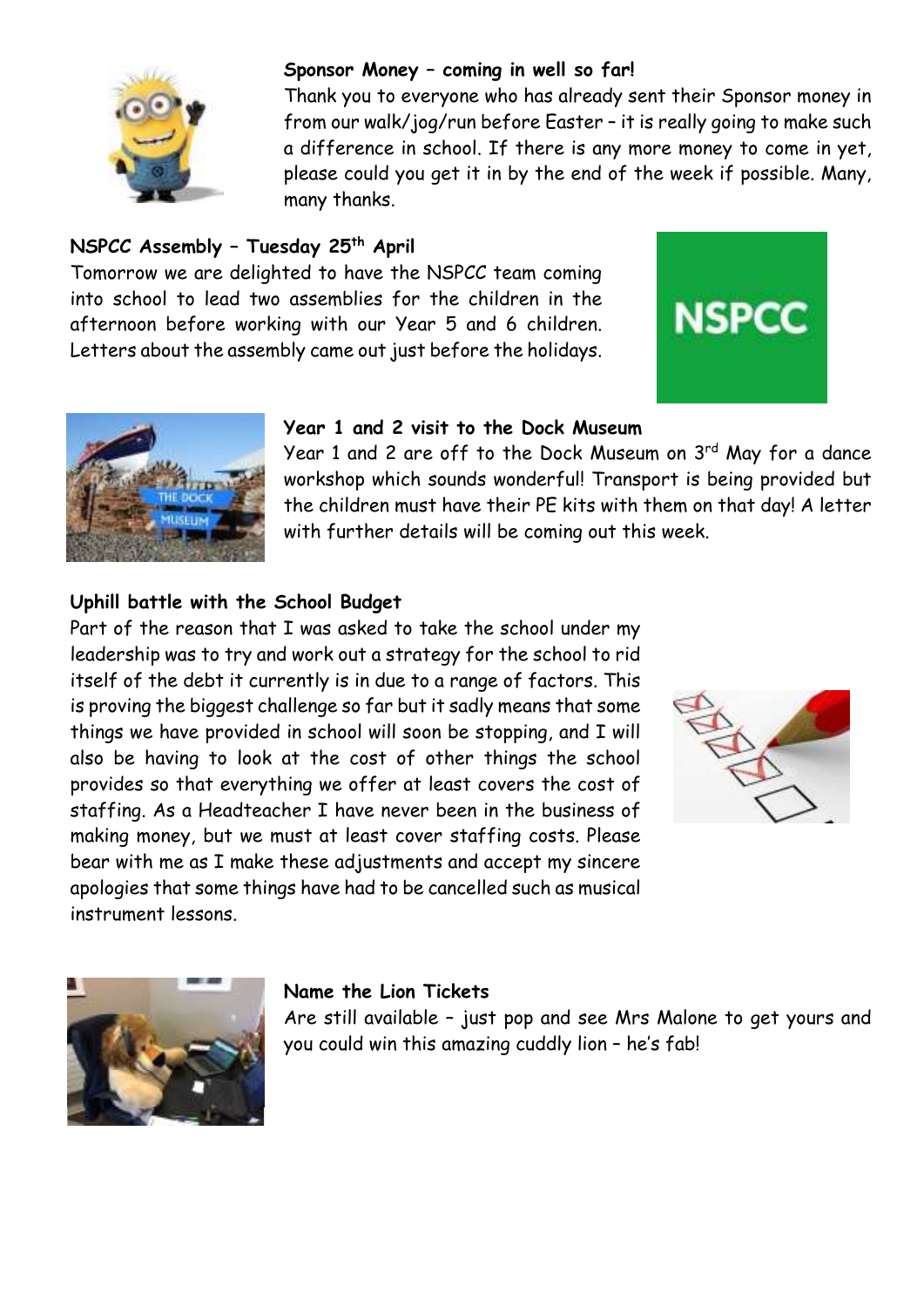#### **Football Club**

Starts next Tuesday – 3rd May – after school for Junior children Thank you to Barrow AFC for providing this for us. Don't forget about the Girls' football club at Walney School!





### **Year 6 London Trip - meeting**

Miss Mountford is making the final preparations for the London trip and will soon be calling a meeting for parents so that she can share the itinerary and also cover what the children will need to bring for the residential. We are just working out how much we raised with our sponsored walk and will let parents know a final price for the trip, but can now say it will be £200 or less for definite. Don't forget some of the money raised is also being used for other class trips this term.

### **PTA meetings and events**

I am so grateful to our wonderful PTA team who keep planning events and raising money for the school. Their next meeting which is a drop-in session for other parents/relatives to find out what the PTA do, is on 26<sup>th</sup> April at 2:30pm in the school library.

The next committee meeting which everyone is also invited to, is on 3rd May at 3:30pm in the school library.

Once again the PTA are organising the Walney Gala Day which we are hoping will be on Sunday 3<sup>rd</sup> July. A Gala disco to choose the Gala Queen and Princess is being held at Vickerstown Cricket Club on the 12<sup>th</sup> May at 6pm. Further details will be out soon.





### **Consent Forms – for Water Park and other trips!**

Please make sur that all trip forms get returned to school with signatures on – if there is no form, then we cannot take your child on the trip!

# **Swimming – Year 1 and 2 this half-term**

Swimming starts on Thursday for Year 1 and 2 class at a cost of £2.00 per week to cover the cost of the coach please. Please send the money in each week or you can pay for the whole half-term if you so wish. Money should be sent in a named envelope please with the word 'Swimming' on it. Thank you!